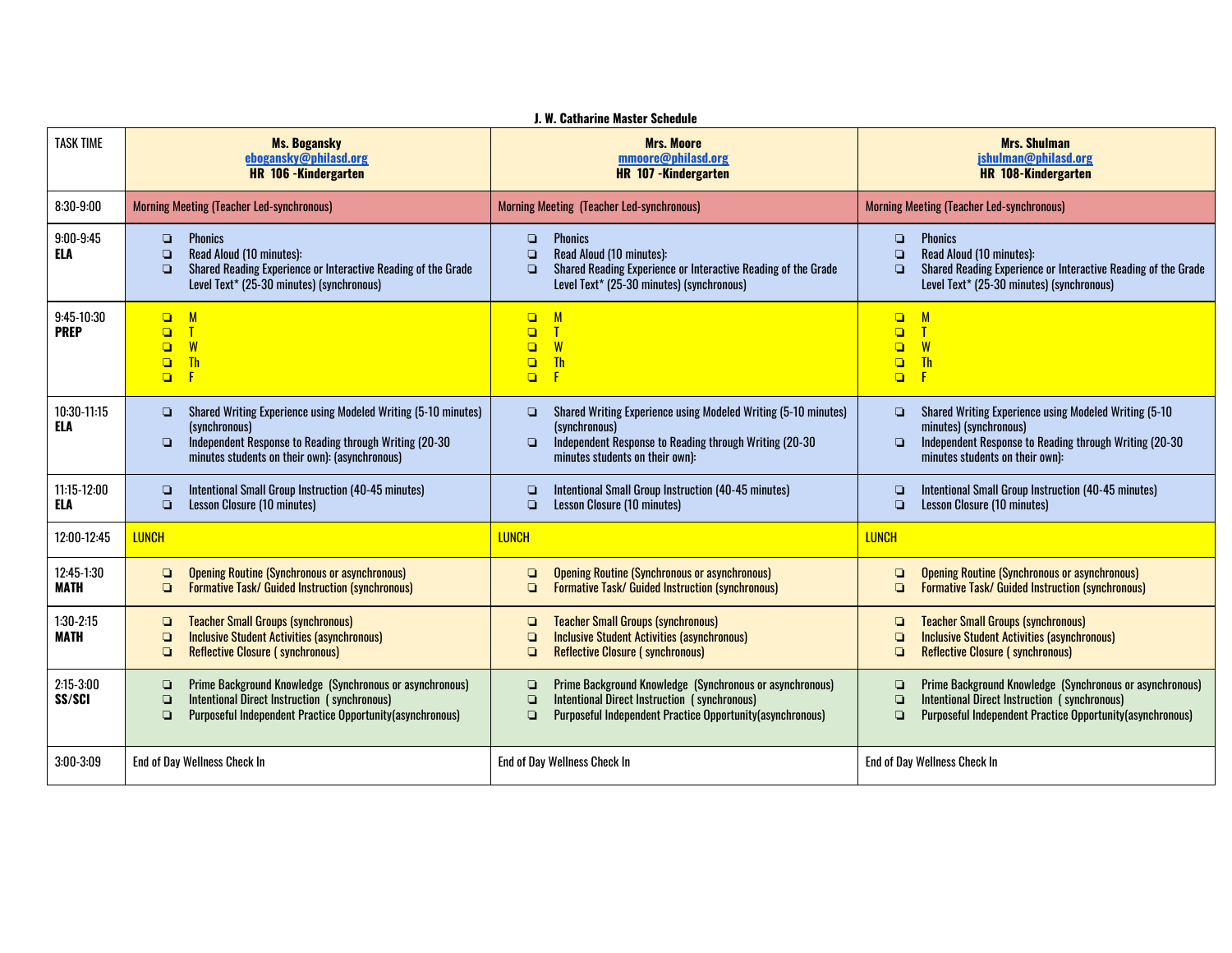| <b>TASK TIME</b>           | <b>Ms. Pendleton</b><br>tpendleton@philasd.org<br>HR 204 -1st Grade                                                                                                                                  | <b>Ms. Morrone</b><br>nmorrone@philasd.org<br>HR 205-1st Grade                                                                                                                                       | <b>Mrs. Evans</b><br>ajordan@philasd.org<br>HR 206-1st Grade                                                                                                                                                     |  |  |
|----------------------------|------------------------------------------------------------------------------------------------------------------------------------------------------------------------------------------------------|------------------------------------------------------------------------------------------------------------------------------------------------------------------------------------------------------|------------------------------------------------------------------------------------------------------------------------------------------------------------------------------------------------------------------|--|--|
| $8:30-9:00$                | <b>Morning Meeting (Teacher Led-synchronous)</b>                                                                                                                                                     | <b>Morning Meeting (Teacher Led-synchronous)</b>                                                                                                                                                     | <b>Morning Meeting (Teacher Led-synchronous)</b>                                                                                                                                                                 |  |  |
| $9:00-9:45$<br><b>ELA</b>  | <b>Phonics</b><br>$\Box$<br>Read Aloud (10 minutes):<br>$\Box$<br>Shared Reading Experience or Interactive Reading of the<br>$\Box$<br>Grade Level Text* (25-30 minutes) (synchronous)               | <b>Phonics</b><br>$\Box$<br>Read Aloud (10 minutes):<br>$\Box$<br>Shared Reading Experience or Interactive Reading of the Grade<br>$\Box$<br>Level Text* (25-30 minutes) (synchronous)               | <b>Phonics</b><br>$\Box$<br>Read Aloud (10 minutes):<br>$\Box$<br>Shared Reading Experience or Interactive Reading of the<br>$\Box$<br>Grade Level Text* (25-30 minutes) (synchronous)                           |  |  |
| 9:45-10:30<br><b>ELA</b>   | Shared Writing Experience using Modeled Writing (5-10)<br>o<br>minutes) (synchronous)<br>Independent Response to Reading through Writing (20-30<br>o<br>minutes students on their own):              | Shared Writing Experience using Modeled Writing (5-10 minutes)<br>$\Box$<br>(synchronous)<br>Independent Response to Reading through Writing (20-30)<br>$\Box$<br>minutes students on their own):    | Shared Writing Experience using Modeled Writing (5-10<br>$\Box$<br>minutes) (synchronous)<br>Independent Response to Reading through Writing (20-30)<br>$\Box$<br>minutes students on their own):                |  |  |
| 10:30-11:15<br><b>PREP</b> | M<br>$\Box$<br>$\Box$<br>$\mathbf{T}$<br>W<br>$\Box$<br><b>Th</b><br>$\Box$<br>$\Box$                                                                                                                | M<br>$\Box$<br>$\Box$<br>W<br>$\Box$<br><b>Th</b><br>$\Box$<br>$\Box$                                                                                                                                | M<br>$\Box$<br>$\mathsf{T}$<br>$\Box$<br>W<br>$\Box$<br><b>Th</b><br>$\Box$<br>$\Box$<br>F                                                                                                                       |  |  |
| 11:15-12:00<br>ELA         | Intentional Small Group Instruction (40-45 minutes)<br>$\Box$<br>Lesson Closure (10 minutes)<br>$\Box$                                                                                               | Intentional Small Group Instruction (40-45 minutes)<br>$\Box$<br>Lesson Closure (10 minutes)<br>$\Box$                                                                                               | Intentional Small Group Instruction (40-45 minutes)<br>$\Box$<br><b>Lesson Closure (10 minutes)</b><br>$\Box$                                                                                                    |  |  |
| 12:00-12:45                | <b>LUNCH</b>                                                                                                                                                                                         | <b>LUNCH</b>                                                                                                                                                                                         | <b>LUNCH</b>                                                                                                                                                                                                     |  |  |
| 12:45-1:30<br><b>MATH</b>  | <b>Opening Routine (Synchronous or asynchronous)</b><br>o<br><b>Formative Task/ Guided Instruction (synchronous)</b><br>$\Box$                                                                       | <b>Opening Routine (Synchronous or asynchronous)</b><br>$\Box$<br><b>Formative Task/ Guided Instruction (synchronous)</b><br>$\Box$                                                                  | <b>Opening Routine (Synchronous or asynchronous)</b><br>$\Box$<br><b>Formative Task/ Guided Instruction (synchronous)</b><br>$\Box$                                                                              |  |  |
| $1:30-2:15$<br><b>MATH</b> | <b>Teacher Small Groups (synchronous)</b><br>o<br><b>Inclusive Student Activities (asynchronous)</b><br>$\Box$<br><b>Reflective Closure (synchronous)</b><br>Q                                       | <b>Teacher Small Groups (synchronous)</b><br>$\Box$<br><b>Inclusive Student Activities (asynchronous)</b><br>$\Box$<br><b>Reflective Closure (synchronous)</b><br>$\Box$                             | <b>Teacher Small Groups (synchronous)</b><br>$\Box$<br><b>Inclusive Student Activities (asynchronous)</b><br>$\Box$<br><b>Reflective Closure (synchronous)</b><br>$\Box$                                         |  |  |
| $2:15 - 3:00$<br>SS/SCI    | Prime Background Knowledge (Synchronous or<br>o<br>asynchronous)<br>Intentional Direct Instruction (synchronous)<br>o<br><b>Purposeful Independent Practice Opportunity (asynchronous)</b><br>$\Box$ | Prime Background Knowledge (Synchronous or asynchronous)<br>$\Box$<br>Intentional Direct Instruction (synchronous)<br>$\Box$<br>Purposeful Independent Practice Opportunity (asynchronous)<br>$\Box$ | Prime Background Knowledge (Synchronous or<br>$\Box$<br>asynchronous)<br>Intentional Direct Instruction (synchronous)<br>$\Box$<br><b>Purposeful Independent Practice</b><br>$\Box$<br>Opportunity(asynchronous) |  |  |
| $3:00-3:09$                | End of Day Wellness Check In                                                                                                                                                                         | End of Day Wellness Check In                                                                                                                                                                         | End of Day Wellness Check In                                                                                                                                                                                     |  |  |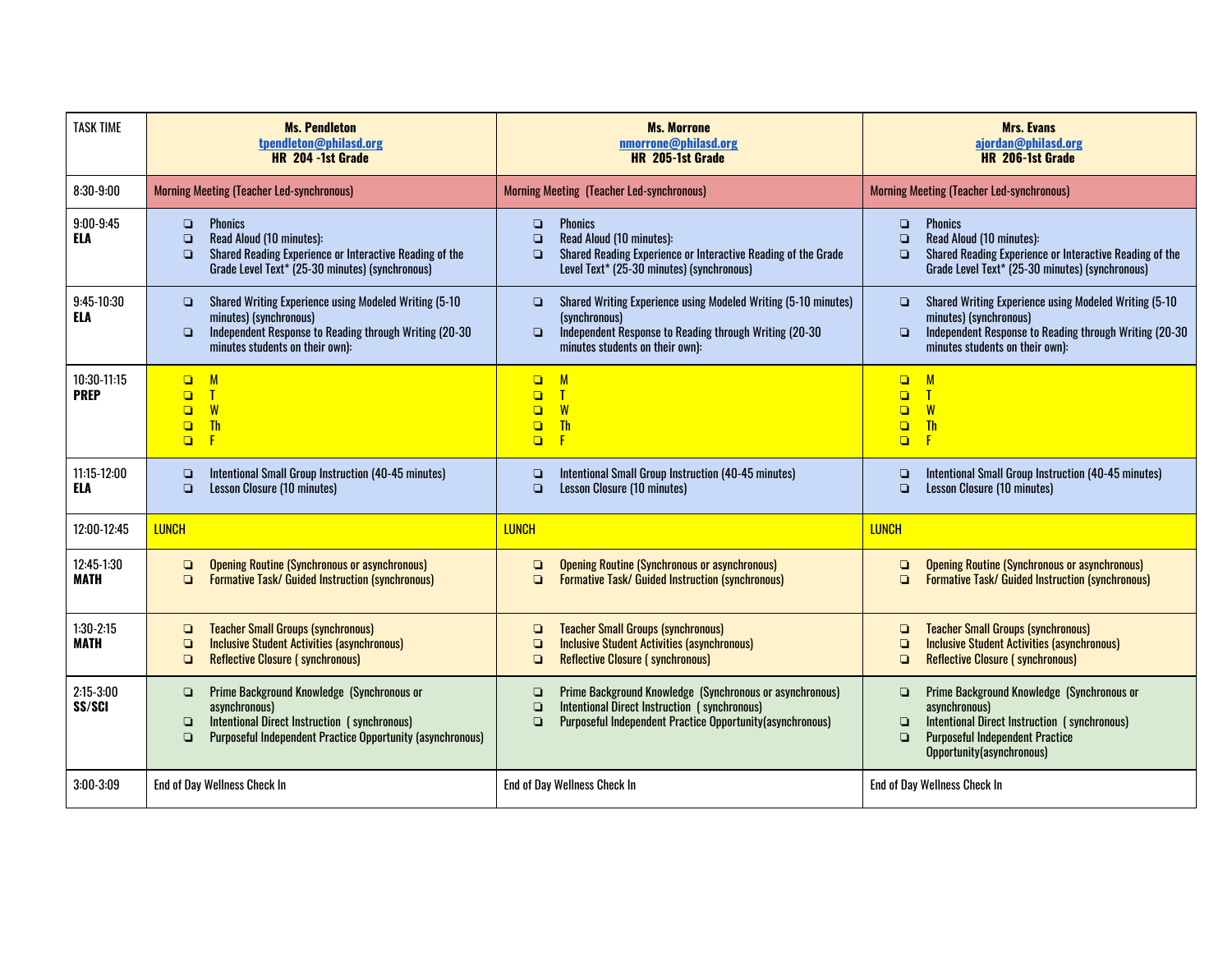| <b>TASK TIME</b>           | <b>Mrs. Stokes</b><br>tstokes@philasd.org<br>HR 201-2nd Grade                                                                                                                                                  | <b>Ms. Anthony</b><br>santhony@philasd.org<br>HR 202 -2nd Grade                                                                                                                                                  | <b>Ms. Peterson</b><br>kmpeterson@philasd.org<br>HR 203 - 2nd Grade                                                                                                                                                |  |  |
|----------------------------|----------------------------------------------------------------------------------------------------------------------------------------------------------------------------------------------------------------|------------------------------------------------------------------------------------------------------------------------------------------------------------------------------------------------------------------|--------------------------------------------------------------------------------------------------------------------------------------------------------------------------------------------------------------------|--|--|
| $8:30-9:00$                | <b>Morning Meeting (Teacher Led-synchronous)</b>                                                                                                                                                               | <b>Morning Meeting (Teacher Led-synchronous)</b>                                                                                                                                                                 | <b>Morning Meeting (Teacher Led-synchronous)</b>                                                                                                                                                                   |  |  |
| $9:00 - 9:45$<br>ELA       | <b>Phonics</b><br>$\Box$<br>Read Aloud (10 minutes):<br>$\Box$<br>Shared Reading Experience or Interactive Reading of the<br>$\Box$<br>Grade Level Text* (25-30 minutes) (synchronous)                         | <b>Phonics</b><br>$\Box$<br>Read Aloud (10 minutes):<br>$\Box$<br>Shared Reading Experience or Interactive Reading of the<br>$\Box$<br>Grade Level Text* (25-30 minutes) (synchronous)                           | <b>Phonics</b><br>$\Box$<br>Read Aloud (10 minutes):<br>$\Box$<br>Shared Reading Experience or Interactive Reading of the<br>$\Box$<br>Grade Level Text* (25-30 minutes) (synchronous)                             |  |  |
| 9:45-10:30<br><b>ELA</b>   | Shared Writing Experience using Modeled Writing (5-10)<br>$\Box$<br>minutes) (synchronous)<br>Independent Response to Reading through Writing (20-30)<br>$\Box$<br>minutes students on their own):             | Shared Writing Experience using Modeled Writing (5-10<br>$\Box$<br>minutes) (synchronous)<br>Independent Response to Reading through Writing (20-30)<br>$\Box$<br>minutes students on their own):                | Shared Writing Experience using Modeled Writing (5-10)<br>$\Box$<br>minutes) (synchronous)<br>Independent Response to Reading through Writing (20-30<br>$\Box$<br>minutes students on their own):                  |  |  |
| 10:30-11:15<br>ELA         | Intentional Small Group Instruction (40-45 minutes)<br>$\Box$<br>Lesson Closure (10 minutes)<br>$\Box$                                                                                                         | Intentional Small Group Instruction (40-45 minutes)<br>$\Box$<br><b>Lesson Closure (10 minutes)</b><br>$\Box$                                                                                                    | Intentional Small Group Instruction (40-45 minutes)<br>$\Box$<br>Lesson Closure (10 minutes)<br>$\Box$                                                                                                             |  |  |
| 11:15-12:00<br><b>PREP</b> | $M -$<br>$\Box$<br>T-<br>$\Box$<br>$W -$<br>$\Box$<br>Th-<br>$\Box$<br>$F -$<br>$\Box$                                                                                                                         | $\Box$<br>M<br>$\Box$<br>W<br>$\Box$<br><b>Th</b><br>$\Box$<br>$\Box$<br>F                                                                                                                                       | M<br>$\Box$<br>$\Box$<br>W<br>$\Box$<br><b>Th</b><br>$\Box$<br>$\Box$<br>$\mathsf F$                                                                                                                               |  |  |
| 12:00-12:45                | <b>LUNCH</b>                                                                                                                                                                                                   | <b>LUNCH</b>                                                                                                                                                                                                     | <b>LUNCH</b>                                                                                                                                                                                                       |  |  |
| 12:45-1:30<br><b>MATH</b>  | <b>Opening Routine (Synchronous or asynchronous)</b><br>$\Box$<br><b>Formative Task/ Guided Instruction (synchronous)</b><br>$\Box$                                                                            | <b>Opening Routine (Synchronous or asynchronous)</b><br>$\Box$<br>$\Box$<br><b>Formative Task/ Guided Instruction (synchronous)</b>                                                                              | <b>Opening Routine (Synchronous or asynchronous)</b><br>$\Box$<br><b>Formative Task/ Guided Instruction (synchronous)</b><br>$\Box$                                                                                |  |  |
| $1:30-2:15$<br><b>MATH</b> | <b>Teacher Small Groups (synchronous)</b><br>$\Box$<br><b>Inclusive Student Activities (asynchronous)</b><br>$\Box$<br><b>Reflective Closure (synchronous)</b><br>$\Box$                                       | <b>Teacher Small Groups (synchronous)</b><br>$\Box$<br><b>Inclusive Student Activities (asynchronous)</b><br>$\Box$<br><b>Reflective Closure (synchronous)</b><br>$\Box$                                         | <b>Teacher Small Groups (synchronous)</b><br>❏<br><b>Inclusive Student Activities (asynchronous)</b><br>$\Box$<br><b>Reflective Closure (synchronous)</b><br>$\Box$                                                |  |  |
| $2:15-3:00$<br>SS/SCI      | Prime Background Knowledge (Synchronous or<br>$\Box$<br>asynchronous)<br>Intentional Direct Instruction (synchronous)<br>$\Box$<br><b>Purposeful Independent Practice Opportunity (asynchronous)</b><br>$\Box$ | Prime Background Knowledge (Synchronous or<br>$\Box$<br>asynchronous)<br>Intentional Direct Instruction (synchronous)<br>$\Box$<br><b>Purposeful Independent Practice</b><br>$\Box$<br>Opportunity(asynchronous) | Prime Background Knowledge (Synchronous or asynchronous)<br>$\Box$<br><b>Intentional Direct Instruction (synchronous)</b><br>$\Box$<br><b>Purposeful Independent Practice Opportunity (asynchronous)</b><br>$\Box$ |  |  |
| 3:00-3:09                  | <b>End of Day Wellness Check In</b>                                                                                                                                                                            | <b>End of Day Wellness Check In</b>                                                                                                                                                                              | <b>End of Day Wellness Check In</b>                                                                                                                                                                                |  |  |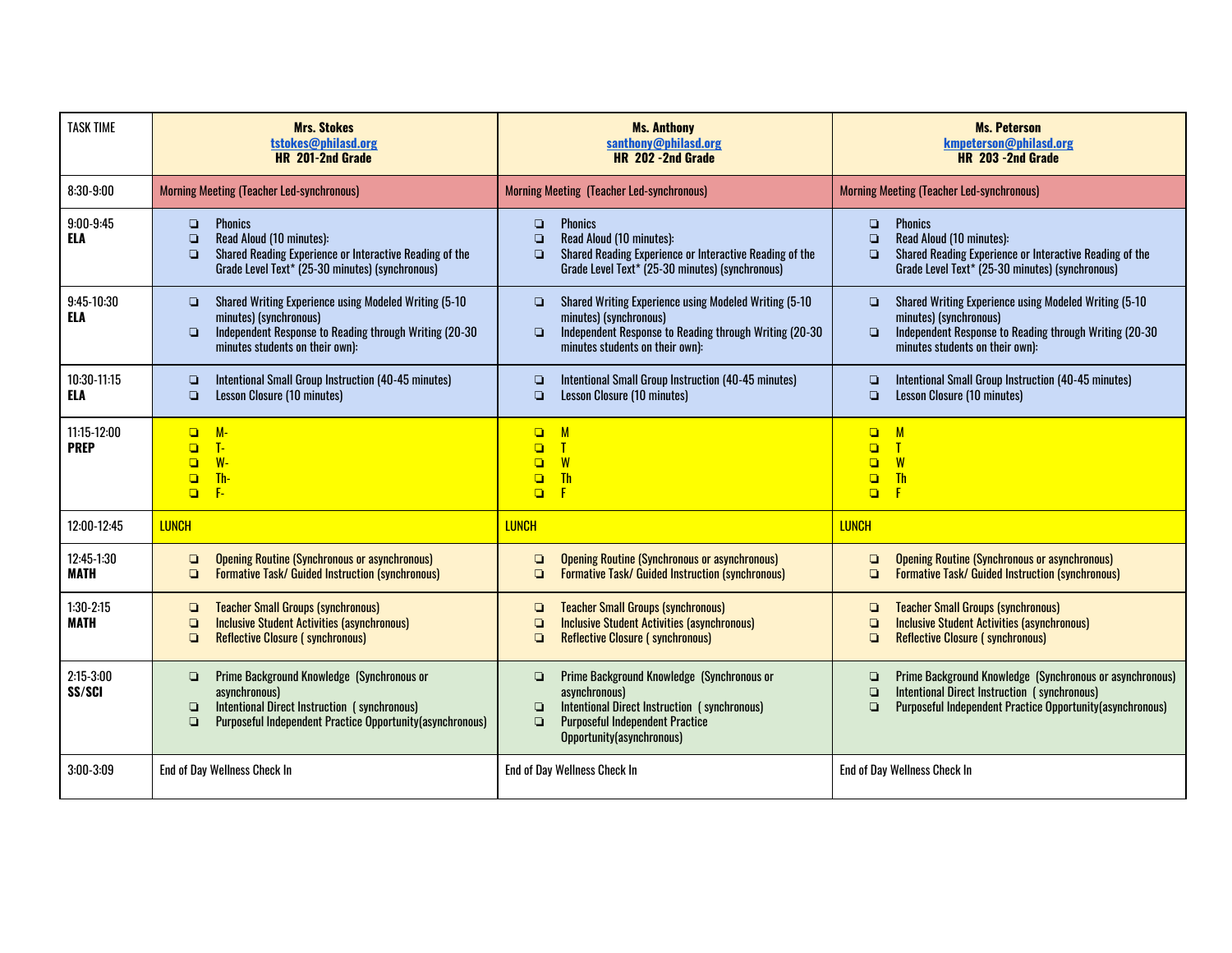| <b>TASK TIME</b>           | <b>Mrs. Hughes</b><br>knnicholas@philasd.org<br>HR 209 -3rd Grade                                                                                                                                                | <b>Mrs. Wallace</b><br>awallace@philasd.org<br>HR 210 -3rd Grade                                                                                                                                                 | Ms. James<br>kjames@philasd.org<br>HR 211 -3rd Grade                                                                                                                                                |  |  |
|----------------------------|------------------------------------------------------------------------------------------------------------------------------------------------------------------------------------------------------------------|------------------------------------------------------------------------------------------------------------------------------------------------------------------------------------------------------------------|-----------------------------------------------------------------------------------------------------------------------------------------------------------------------------------------------------|--|--|
| $8:30-9:00$                | <b>Morning Meeting (Teacher Led-synchronous)</b>                                                                                                                                                                 | <b>Morning Meeting (Teacher Led-synchronous)</b>                                                                                                                                                                 | <b>Morning Meeting (Teacher Led-synchronous)</b>                                                                                                                                                    |  |  |
| $9:00-9:45$<br><b>ELA</b>  | <b>Phonics</b><br>Q<br><b>Shared reading</b><br>$\Box$                                                                                                                                                           | <b>Phonics</b><br>$\Box$<br>$\Box$<br><b>Shared reading</b>                                                                                                                                                      | <b>Phonics</b><br>$\Box$<br>$\Box$<br><b>Shared reading</b>                                                                                                                                         |  |  |
| 9:45-10:30<br><b>ELA</b>   | <b>Teacher Led GR</b><br>$\Box$<br><b>IndependentWork</b><br>$\Box$                                                                                                                                              | <b>Teacher Led GR</b><br>$\Box$<br><b>Independent Work</b><br>$\Box$                                                                                                                                             | <b>Teacher Led GR</b><br>$\Box$<br><b>Independent Work</b><br>$\Box$                                                                                                                                |  |  |
| 10:30-11:15<br><b>ELA</b>  | Writers workshop<br>$\Box$<br>Independent work<br>$\Box$                                                                                                                                                         | <b>Writers workshop</b><br>$\Box$<br>Independent work<br>$\Box$                                                                                                                                                  | <b>Writers workshop</b><br>$\Box$<br>Independent work<br>$\Box$                                                                                                                                     |  |  |
| 11:15-12:00                | <b>LUNCH</b>                                                                                                                                                                                                     | <b>LUNCH</b>                                                                                                                                                                                                     | <b>LUNCH</b>                                                                                                                                                                                        |  |  |
| 12:00-12:45<br><b>MATH</b> | <b>Opening Routine (Synchronous or asynchronous)</b><br>$\Box$<br><b>Formative Task/ Guided Instruction (synchronous)</b><br>$\Box$                                                                              | <b>Opening Routine (Synchronous or asynchronous)</b><br>$\Box$<br><b>Formative Task/ Guided Instruction (synchronous)</b><br>$\Box$                                                                              | <b>Opening Routine (Synchronous or asynchronous)</b><br>$\Box$<br><b>Formative Task/ Guided Instruction (synchronous)</b><br>$\Box$                                                                 |  |  |
| 12:45-1:30<br><b>MATH</b>  | <b>Teacher Small Groups (synchronous)</b><br>$\Box$<br><b>Inclusive Student Activities (asynchronous)</b><br>$\Box$<br><b>Reflective Closure (synchronous)</b><br>$\Box$                                         | <b>Teacher Small Groups (synchronous)</b><br>$\Box$<br><b>Inclusive Student Activities (asynchronous)</b><br>$\Box$<br><b>Reflective Closure (synchronous)</b><br>$\Box$                                         | <b>Teacher Small Groups (synchronous)</b><br>$\Box$<br><b>Inclusive Student Activities (asynchronous)</b><br>$\Box$<br><b>Reflective Closure (synchronous)</b><br>$\Box$                            |  |  |
| $1:30-2:15$<br><b>PREP</b> | M<br>$\Box$<br>$\mathbf{T}$<br>$\Box$<br>W<br>$\Box$<br><b>Th</b><br>$\Box$<br>F<br>$\Box$                                                                                                                       | M<br>$\Box$<br>$\mathbf{T}$<br>$\Box$<br>W<br>$\Box$<br><b>Th</b><br>$\Box$<br>$\Box$<br>F                                                                                                                       | $\Box$<br>M<br>$\Box$<br>$\mathsf{T}$<br>W<br>$\Box$<br><b>Th</b><br>$\Box$<br>$\mathsf{F}$<br>$\Box$                                                                                               |  |  |
| $2:15-3:00$<br>SS/SCI      | Prime Background Knowledge (Synchronous or<br>$\Box$<br>asynchronous)<br>Intentional Direct Instruction (synchronous)<br>$\Box$<br><b>Purposeful Independent Practice</b><br>$\Box$<br>Opportunity(asynchronous) | Prime Background Knowledge (Synchronous or<br>$\Box$<br>asynchronous)<br>Intentional Direct Instruction (synchronous)<br>$\Box$<br><b>Purposeful Independent Practice</b><br>$\Box$<br>Opportunity(asynchronous) | Prime Background Knowledge (Synchronous or asynchronous)<br>$\Box$<br>Intentional Direct Instruction (synchronous)<br>$\Box$<br>Purposeful Independent Practice Opportunity(asynchronous)<br>$\Box$ |  |  |
| 3:00-3:09                  | End of Day Wellness Check In                                                                                                                                                                                     | End of Day Wellness Check In                                                                                                                                                                                     | <b>End of Day Wellness Check In</b>                                                                                                                                                                 |  |  |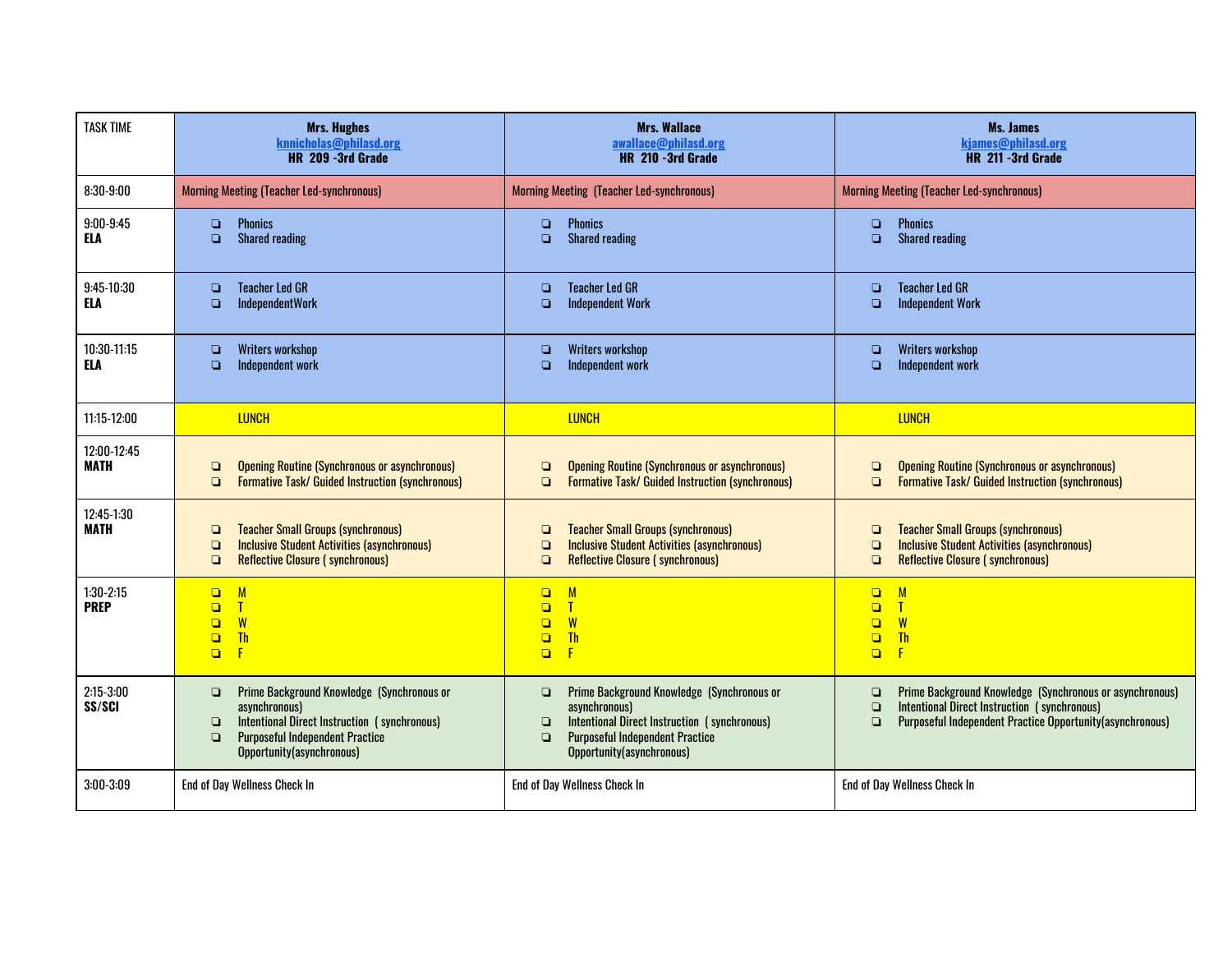| <b>TASK TIME</b> | <b>Mr. Wainwright</b><br>jjwainwright@philsd.org<br>HR 302 -4th grade<br><b>SS/Science/I-Ready SGI</b> | <b>Ms. Botto</b><br>thotto@philsd.org<br>HR 303 -4th grade<br><b>ELA</b> |                                                                                                    |  |  |
|------------------|--------------------------------------------------------------------------------------------------------|--------------------------------------------------------------------------|----------------------------------------------------------------------------------------------------|--|--|
| $8:30-9:00$      | <b>Morning Meeting (Teacher Led-synchronous)</b>                                                       | <b>Morning Meeting (Teacher Led-synchronous)</b>                         | <b>Morning Meeting (Teacher Led-synchronous)</b>                                                   |  |  |
| $9:00-9:45$      | CLASS <sub>1</sub>                                                                                     | <b>CLASS 1</b>                                                           | <b>CLASS 1</b>                                                                                     |  |  |
| $9:45-10:30$     | CLASS <sub>1</sub>                                                                                     | <b>CLASS 1</b>                                                           | <b>CLASS1</b>                                                                                      |  |  |
| 10:30-11:15      | <b>LUNCH</b>                                                                                           | <b>LUNCH</b>                                                             | <b>LUNCH</b>                                                                                       |  |  |
| 11:15-12:00      | <b>CLASS 2</b>                                                                                         | <b>CLASS 2</b>                                                           | <b>CLASS 2</b>                                                                                     |  |  |
| 12:00-12:45      | <b>CLASS 2</b>                                                                                         | <b>CLASS 2</b>                                                           | <b>CLASS 2</b>                                                                                     |  |  |
| 12:45-1:30       | CLASS <sub>3</sub>                                                                                     | <b>CLASS 3</b>                                                           | <b>CLASS 3</b>                                                                                     |  |  |
| $1:30-2:15$      | CLASS <sub>3</sub>                                                                                     | <b>CLASS 3</b>                                                           | <b>CLASS 3</b>                                                                                     |  |  |
| $2:15-3:00$      | $\mathsf{M}$<br>$\Box$<br>$\Box$<br>W<br>$\Box$<br><b>Th</b><br>$\Box$<br>$\Box$                       | M<br>$\Box$<br>$\Box$<br>W<br>$\Box$<br><b>Th</b><br>$\Box$<br>$\Box$    | $\mathsf{M}$<br>$\Box$<br>$\Box$<br>W<br>$\Box$<br><b>Th</b><br>$\Box$<br>$\overline{F}$<br>$\Box$ |  |  |

| <b>Social Studies (60 minutes)</b><br><b>Prime Background Knowledge (Synchronous or</b><br>Q<br>asynchronous)<br>Intentional Direct Instruction (synchronous)<br><b>Purposeful Independent Practice</b><br>Opportunity(asynchronous) | Day 1 (and Day 2 for longer texts) First Reading of a Text<br>Prime Background Knowledge (synchronous or<br>asynchronous) 10 minutes<br><b>Shared Reading of the Text (synchronous)</b><br>Purposeful Independent Practice (asynchronous)<br>activity that should incorporate writing as a response to<br>reading) | <b>MATH (45 minutes)</b><br><b>Opening Routine (Synchronous or asynchronous)</b><br>❏<br><b>Formative Task/ Guided Instruction (synchronous)</b><br>Q.                           |
|--------------------------------------------------------------------------------------------------------------------------------------------------------------------------------------------------------------------------------------|--------------------------------------------------------------------------------------------------------------------------------------------------------------------------------------------------------------------------------------------------------------------------------------------------------------------|----------------------------------------------------------------------------------------------------------------------------------------------------------------------------------|
| <b>I-Ready (30 minutes)</b><br><b>Teacher Led Small Group (synchronous)</b>                                                                                                                                                          | Day 3, 4, and 5 with the text for Close Reading of the Text                                                                                                                                                                                                                                                        | <b>MATH (45 minutes)</b><br><b>Teacher Small Groups (synchronous)</b><br>o<br><b>Inclusive Student Activities (asynchronous)</b><br><b>Reflective Closure (synchronous)</b><br>o |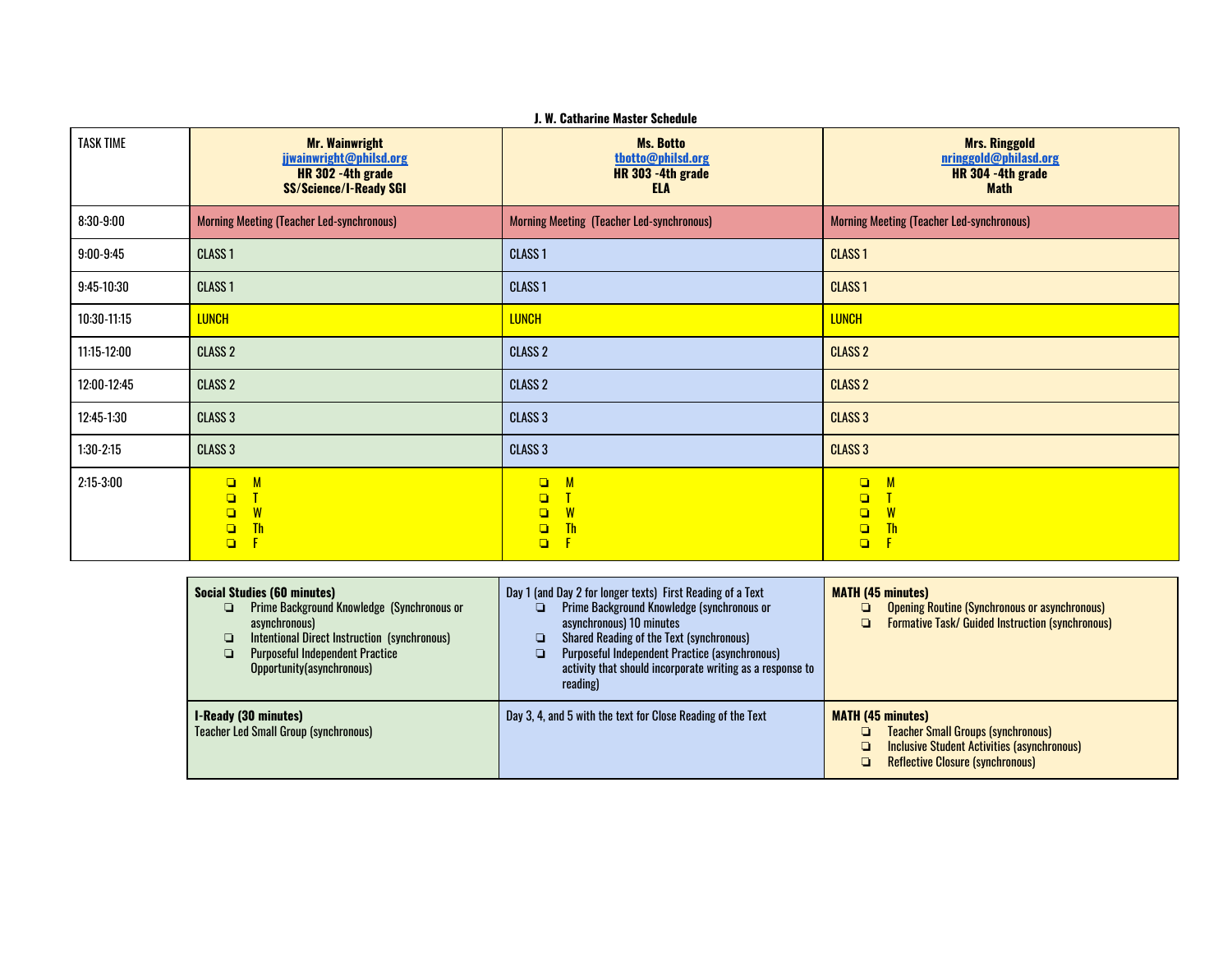| <b>TASK TIME</b> | <b>Mrs. Rubeo</b><br>jrubeo@philasd.org<br>HR 307 -5th grade<br><b>SS/Science/I-Ready SGI</b>  | <b>Mr. Silberman</b><br>jsilberman@philasd.org<br>HR 310 -5th grade<br><b>Math</b>            | <b>Mrs. Krautheim</b><br>cweinkopff@philasd.org<br>HR 311 - 5th Grade<br><b>ELA</b>     |
|------------------|------------------------------------------------------------------------------------------------|-----------------------------------------------------------------------------------------------|-----------------------------------------------------------------------------------------|
| $8:30-9:00$      | <b>Morning Meeting (Teacher Led-synchronous)</b>                                               | Morning Meeting (Teacher Led-synchronous)                                                     | <b>Morning Meeting (Teacher Led-synchronous)</b>                                        |
| $9:00 - 9:45$    | Prep<br>$M -$<br>$\Box$<br>T-<br>$\Box$<br>$W-t$<br>$\Box$<br>Th-<br>$\Box$<br>$F -$<br>$\Box$ | Prep<br>$\Box$<br>$\mathsf{M}$<br>$\Box$<br>$\Box$<br>W<br><b>Th</b><br>$\Box$<br>F<br>$\Box$ | Prep<br>M<br>$\Box$<br>Ī<br>$\Box$<br>W<br>$\Box$<br><b>Th</b><br>$\Box$<br>F<br>$\Box$ |
| $9:45-10:30$     | <b>CLASS 1</b>                                                                                 | <b>CLASS1</b>                                                                                 | <b>CLASS1</b>                                                                           |
| 10:30-11:15      | <b>CLASS 1</b>                                                                                 | <b>CLASS 1</b>                                                                                | <b>CLASS 1</b>                                                                          |
| 11:15-12:00      | <b>LUNCH</b>                                                                                   | <b>LUNCH</b>                                                                                  | <b>LUNCH</b>                                                                            |
| 12:00-12:45      | <b>CLASS 2</b>                                                                                 | <b>CLASS 2</b>                                                                                | <b>CLASS 2</b>                                                                          |
| 12:45-1:30       | <b>CLASS 2</b>                                                                                 | <b>CLASS 2</b>                                                                                | <b>CLASS 2</b>                                                                          |
| $1:30-2:15$      | <b>CLASS 3</b>                                                                                 | <b>CLASS 3</b>                                                                                | <b>CLASS 3</b>                                                                          |
| $2:15-3:00$      | <b>CLASS 3</b>                                                                                 | <b>CLASS 3</b>                                                                                | <b>CLASS 3</b>                                                                          |
| $3:00-3:09$      | <b>PBIS WRAP UP</b>                                                                            | <b>PBIS WRAP UP</b>                                                                           | <b>PBIS WRAP UP</b>                                                                     |

| <b>Social Studies (60 minutes)</b><br><b>Prime Background Knowledge (Synchronous or</b><br>❏<br>asynchronous)<br>Intentional Direct Instruction (synchronous)<br><b>Purposeful Independent Practice</b><br>Opportunity(asynchronous) | □ | <b>MATH (45 minutes)</b><br><b>Opening Routine (Synchronous or asynchronous)</b><br>o<br><b>Formative Task/ Guided Instruction (synchronous)</b><br>o                            |
|--------------------------------------------------------------------------------------------------------------------------------------------------------------------------------------------------------------------------------------|---|----------------------------------------------------------------------------------------------------------------------------------------------------------------------------------|
| <b>I-Ready (30 minutes)</b><br><b>Teacher Led Small Group (synchronous)</b>                                                                                                                                                          |   | <b>MATH (45 minutes)</b><br><b>Teacher Small Groups (synchronous)</b><br>o<br><b>Inclusive Student Activities (asynchronous)</b><br>o<br><b>Reflective Closure (synchronous)</b> |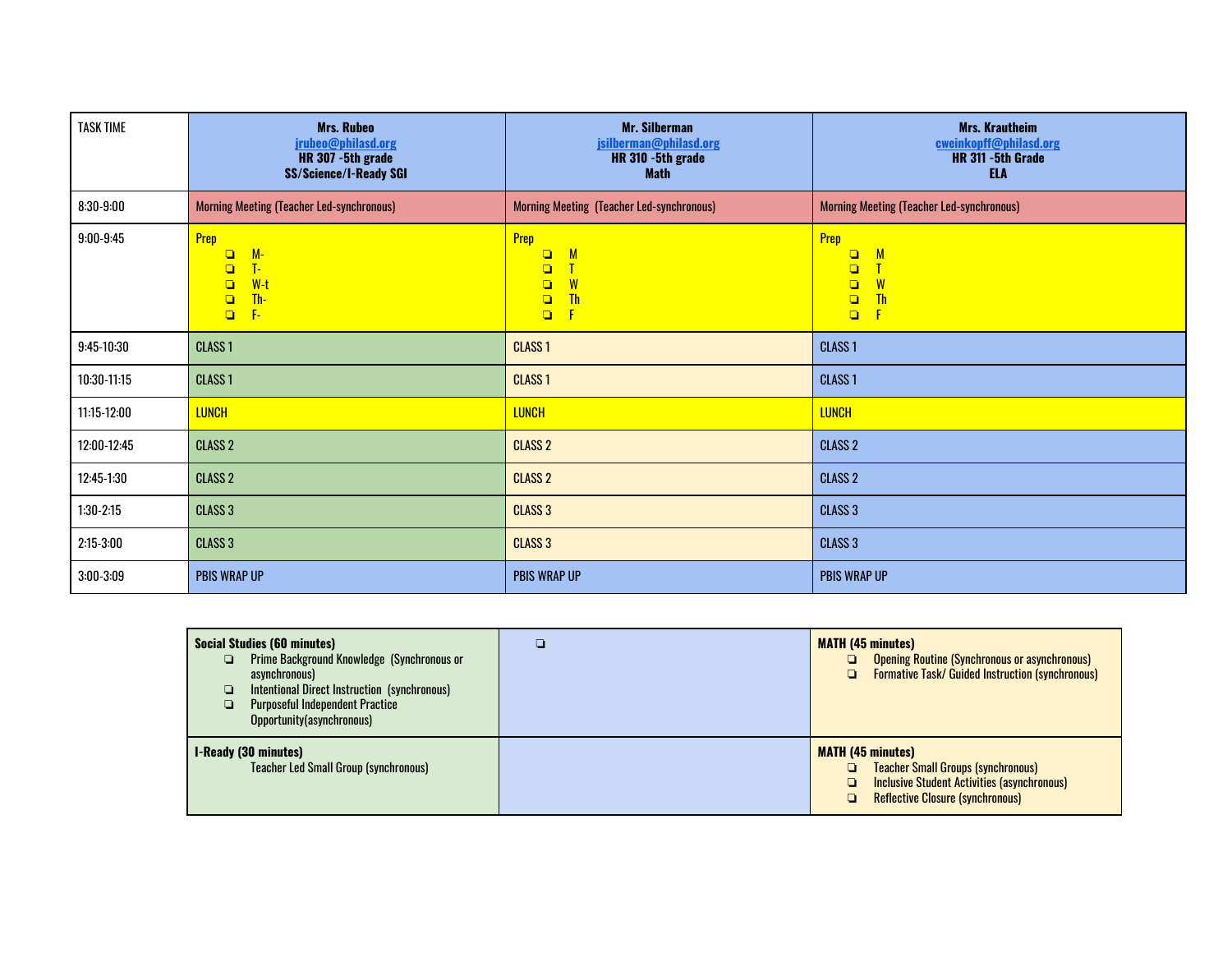| <b>TASK TIME</b> | <b>Math Lead</b><br>(SBTL) | Dean      | Counselor | <b>SISL</b> | <b>MTSS</b> | <b>SEL</b>  | SpED K-1    | SpED 2-3    | <b>SpED 4-5</b> | AS K-2      | AS 3-5      | <b>EL K-2</b> | EL 3-5      |
|------------------|----------------------------|-----------|-----------|-------------|-------------|-------------|-------------|-------------|-----------------|-------------|-------------|---------------|-------------|
| $8:30 - 9:00$    | <b>MM</b>                  | <b>MM</b> | <b>MM</b> | <b>MM</b>   | <b>MM</b>   | <b>MM</b>   | <b>MM</b>   | <b>MM</b>   | <b>MM</b>       | <b>MM</b>   | <b>MM</b>   | <b>MM</b>     | <b>MM</b>   |
| $9:00 - 9:45$    |                            |           |           |             |             |             |             |             | <b>Prep</b>     |             |             |               |             |
| $9:45-10:30$     |                            |           |           |             |             |             | <b>Prep</b> |             |                 | <b>Prep</b> |             | <b>Prep</b>   |             |
| 10:30-11:15      |                            |           |           |             | <b>Prep</b> |             |             |             |                 |             |             |               |             |
| 11:15-12:00      |                            |           |           |             |             |             |             | <b>Prep</b> |                 |             |             |               |             |
| 12:00-12:45      |                            |           |           |             |             | <b>Prep</b> |             |             |                 |             |             |               |             |
| 12:45-1:30       |                            | Prep      | Prep      | Prep        |             |             |             |             |                 |             |             |               |             |
| $1:30-2:15$      | <b>Prep</b>                |           |           |             |             |             |             |             |                 |             | <b>Prep</b> |               |             |
| $2:15-3:00$      |                            | Ci/CO     | CI/CO     | CI/CO       |             |             |             |             |                 |             |             |               | <b>Prep</b> |

## **Instructional Student Support**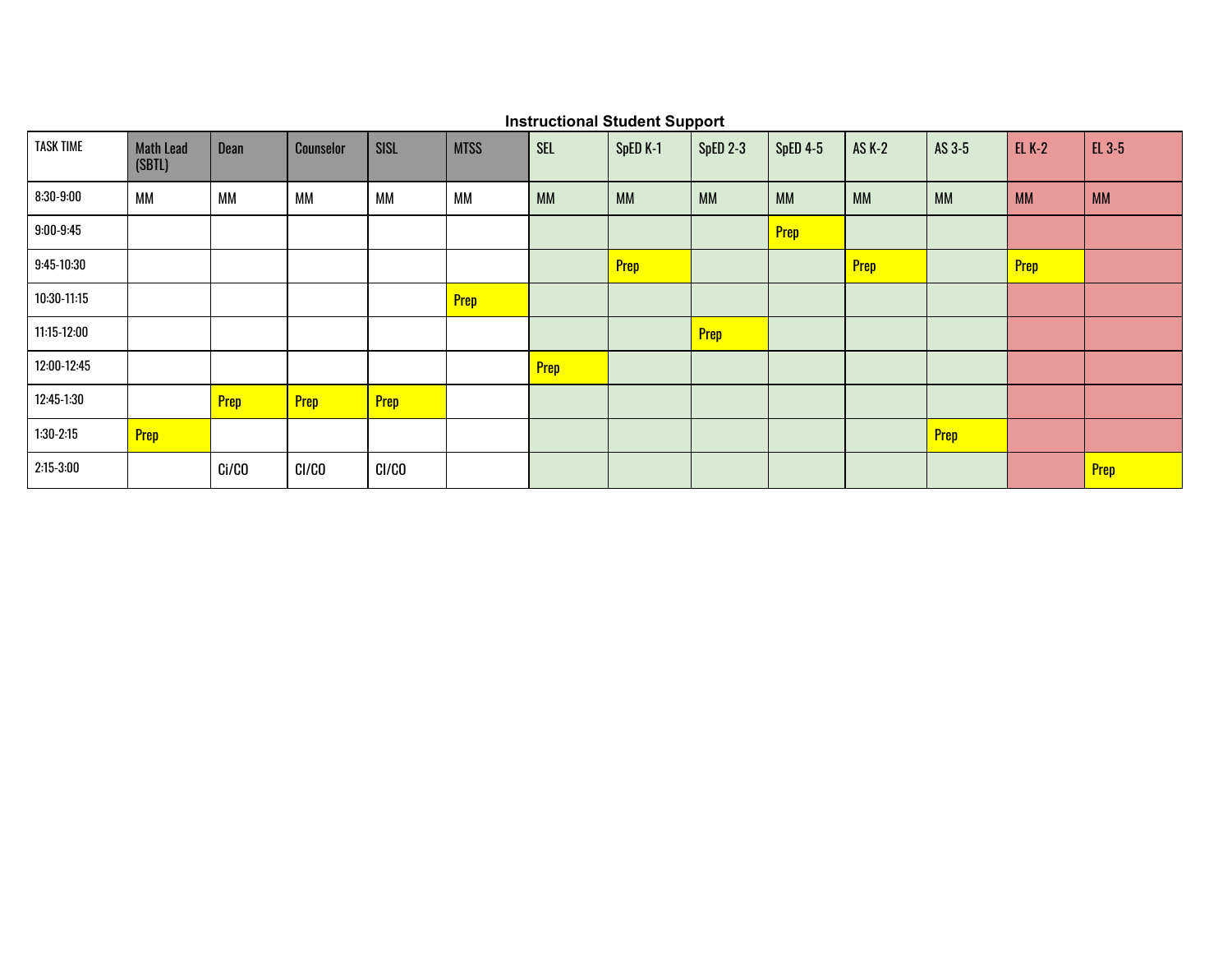# **CLIMATE STAFF**

| <b>TIME</b>   | Gibson              | Range               | Swygert      | White               | <b>Notes</b> |
|---------------|---------------------|---------------------|--------------|---------------------|--------------|
| $8:30-9:00$   |                     |                     | $\mathbf{X}$ |                     |              |
| $9:00 - 9:45$ | $\mathbf{X}$        |                     | $\mathbf{X}$ |                     |              |
| $9:45-10:30$  | $\mathbf{X}$        |                     | $\mathbf{X}$ |                     |              |
| 10:30-11:15   | $\boldsymbol{\chi}$ |                     | $\mathbf{X}$ |                     |              |
| 11:15-12:00   | $\mathbf{X}$        |                     | $\mathbf{X}$ |                     |              |
| 12:00-12:45   | $\boldsymbol{\chi}$ | $\boldsymbol{\chi}$ | $\mathbf{X}$ | $\boldsymbol{\chi}$ |              |
| 12:45-1:30    | $\mathbf{X}$        | $\mathbf{X}$        |              | $\mathbf{X}$        |              |
| $1:30-2:15$   | $\mathbf{X}$        | $\mathbf{X}$        |              | $\mathbf{X}$        |              |
| $2:15-3:00$   |                     | $\boldsymbol{\chi}$ |              | $\boldsymbol{\chi}$ |              |
| $3:00 - 3:09$ |                     | $\mathbf{X}$        |              | $\boldsymbol{\chi}$ |              |
|               |                     |                     |              |                     |              |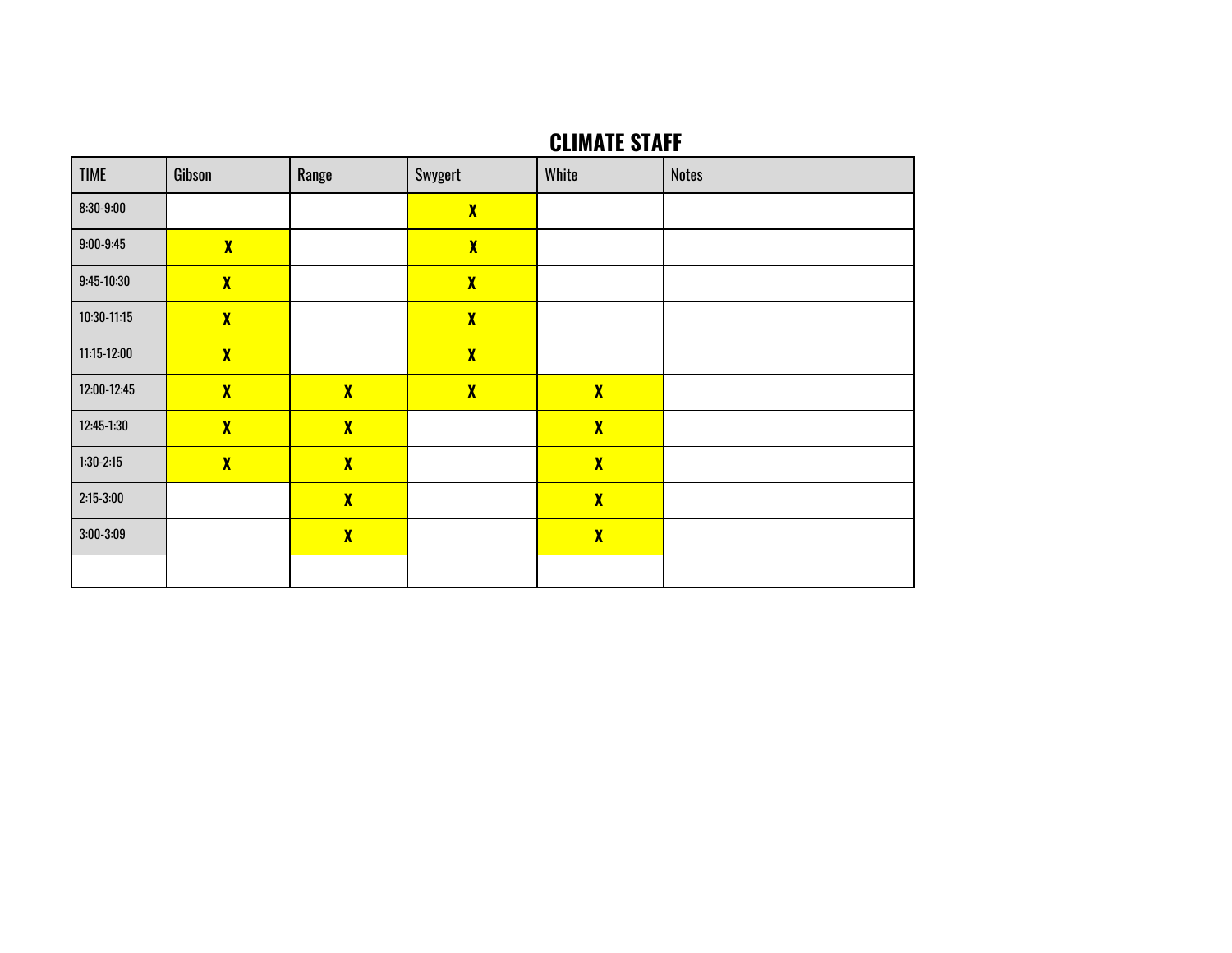## Kindergarten

| <b>TASK TIME</b> | <b>Monday</b> | <b>Tuesday</b> | Wednesday    | <b>Thursday</b> | Friday                  | <b>Teacher Only</b><br>(Friday)      |
|------------------|---------------|----------------|--------------|-----------------|-------------------------|--------------------------------------|
| $8:30-9:00$      | <b>MM</b>     | <b>MM</b>      | <b>MM</b>    | <b>MM</b>       | <b>MM</b>               | <b>MM</b>                            |
| $9:00-9:45$      |               |                |              |                 | ELA                     | Instruction                          |
| $9:45-10:30$     | Prep          | <b>Prep</b>    | <b>Prep</b>  | Prep            | <b>Prep</b>             | Prep                                 |
| 10:30-11:15      |               |                |              |                 | Math                    | Instruction                          |
| $11:15-12:00$    |               |                |              |                 | <b>Independent Work</b> | <b>CPT/PLC</b>                       |
| 12:00-12:45      | <b>Lunch</b>  | <b>Lunch</b>   | <b>Lunch</b> | <b>Lunch</b>    | <b>Lunch</b>            | <b>Lunch</b>                         |
| $12:45-1:30$     |               |                |              |                 | <b>Independent Work</b> | <b>PD (District/School</b><br>Based) |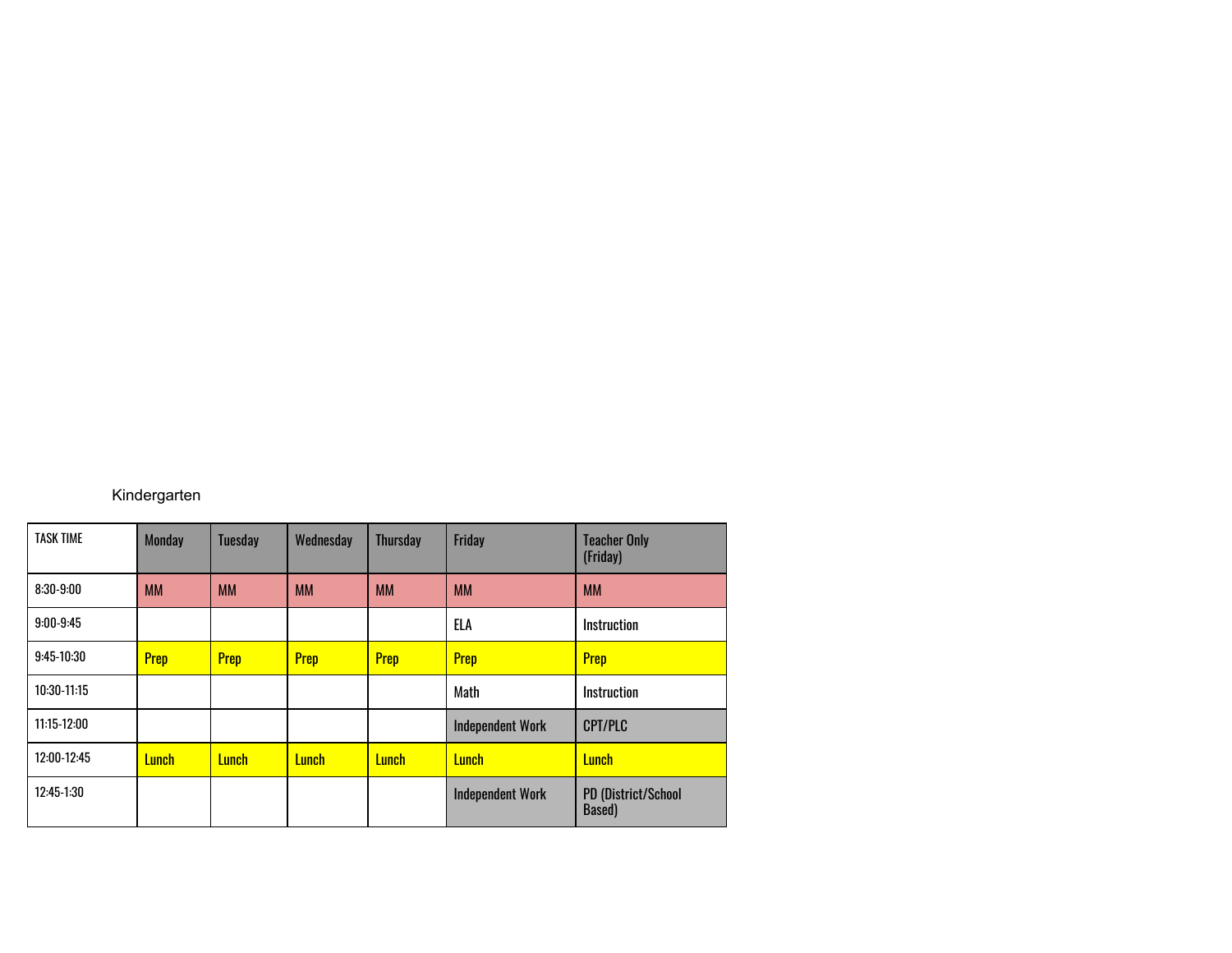| $1:30-2:15$ |          |                   |     |     | <b>Independent Work</b> |  |
|-------------|----------|-------------------|-----|-----|-------------------------|--|
| $2:15-3:00$ | 00<br>აა | <b>CC</b><br>- აა | Sci | Sci | Independent Work        |  |

## First Grade

| <b>TASK TIME</b> | <b>Monday</b> | <b>Tuesday</b> | Wednesday    | <b>Thursday</b> | Friday                  | <b>Teacher Only</b><br>(Friday) |
|------------------|---------------|----------------|--------------|-----------------|-------------------------|---------------------------------|
| $8:30-9:00$      | <b>MM</b>     | <b>MM</b>      | <b>MM</b>    | <b>MM</b>       | <b>MM</b>               | <b>MM</b>                       |
| $9:00-9:45$      |               |                |              |                 | ELA                     | <b>Instruction</b>              |
| $9:45-10:30$     |               |                |              |                 | Math                    | Instruction                     |
| $10:30-11:15$    | <b>Prep</b>   | <b>Prep</b>    | Prep         | <b>Prep</b>     | Prep                    | Prep                            |
| 11:15-12:00      |               |                |              |                 | <b>Independent Work</b> | <b>CPT/PLC</b>                  |
| 12:00-12:45      | <b>Lunch</b>  | <b>Lunch</b>   | <b>Lunch</b> | <b>Lunch</b>    | <b>Lunch</b>            | <b>Lunch</b>                    |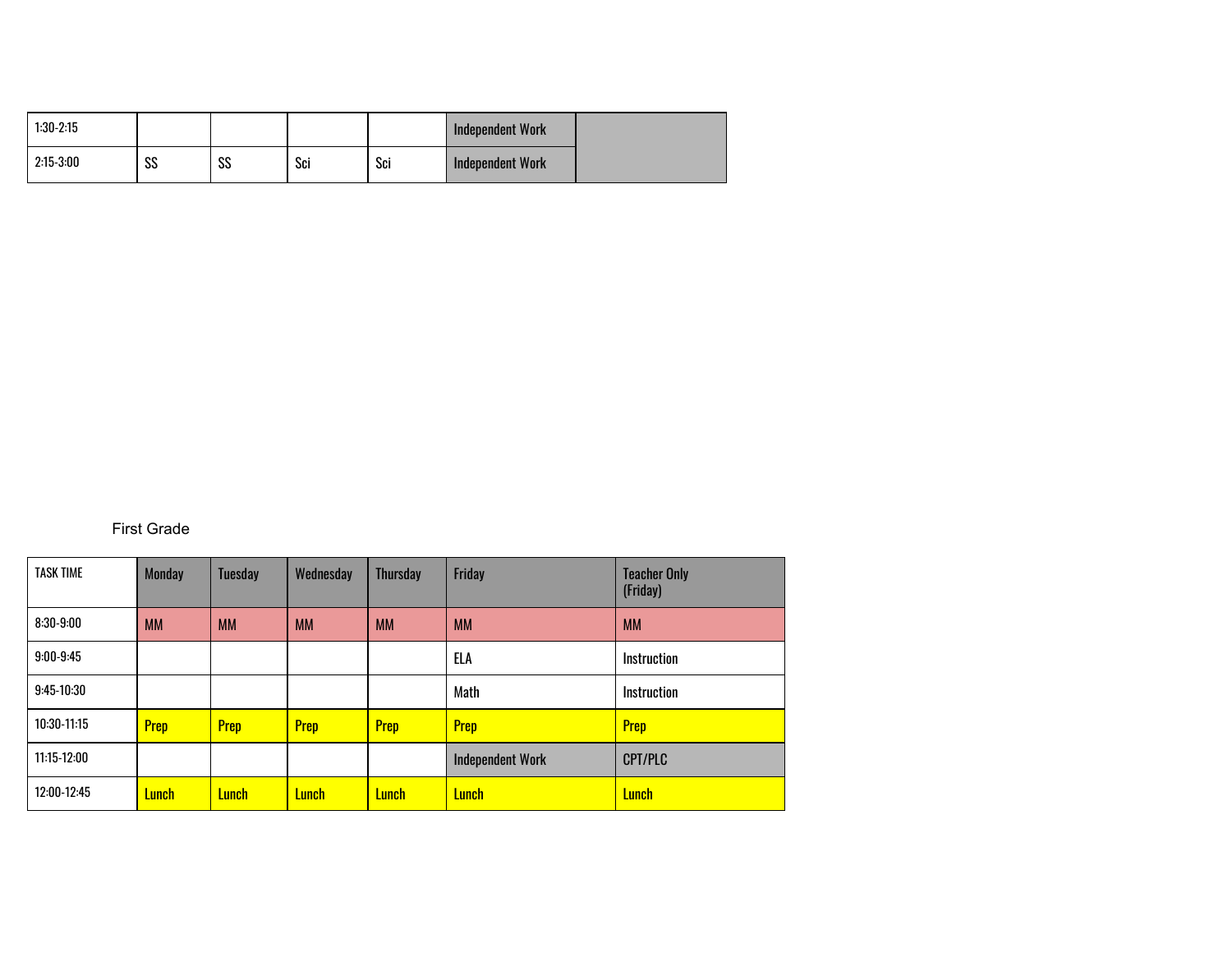| 12:45-1:30  |    |    |     |     | <b>Independent Work</b> | PD (District/School Based) |
|-------------|----|----|-----|-----|-------------------------|----------------------------|
| $1:30-2:15$ |    |    |     |     | <b>Independent Work</b> |                            |
| $2:15-3:00$ | SS | SS | Sci | Sci | <b>Independent Work</b> |                            |
| $3:00-3:09$ |    |    |     |     |                         |                            |

#### Second Grade

| <b>TASK TIME</b> | <b>Monday</b> | <b>Tuesday</b> | Wednesday   | <b>Thursday</b> | Friday                  | <b>Teacher Only</b><br>(Friday) |
|------------------|---------------|----------------|-------------|-----------------|-------------------------|---------------------------------|
| $8:30-9:00$      | <b>MM</b>     | <b>MM</b>      | <b>MM</b>   | <b>MM</b>       | <b>MM</b>               | <b>MM</b>                       |
| $9:00-9:45$      |               |                |             |                 | ELA                     | <b>Prep</b>                     |
| $9:45-10:30$     |               |                |             |                 | ELA                     | Instruction                     |
| $10:30-11:15$    |               |                |             |                 | Math                    | <b>Instruction</b>              |
| $11:15-12:00$    | <b>Prep</b>   | Prep           | <b>Prep</b> | Prep            | <b>Independent Work</b> | CPT/PLC                         |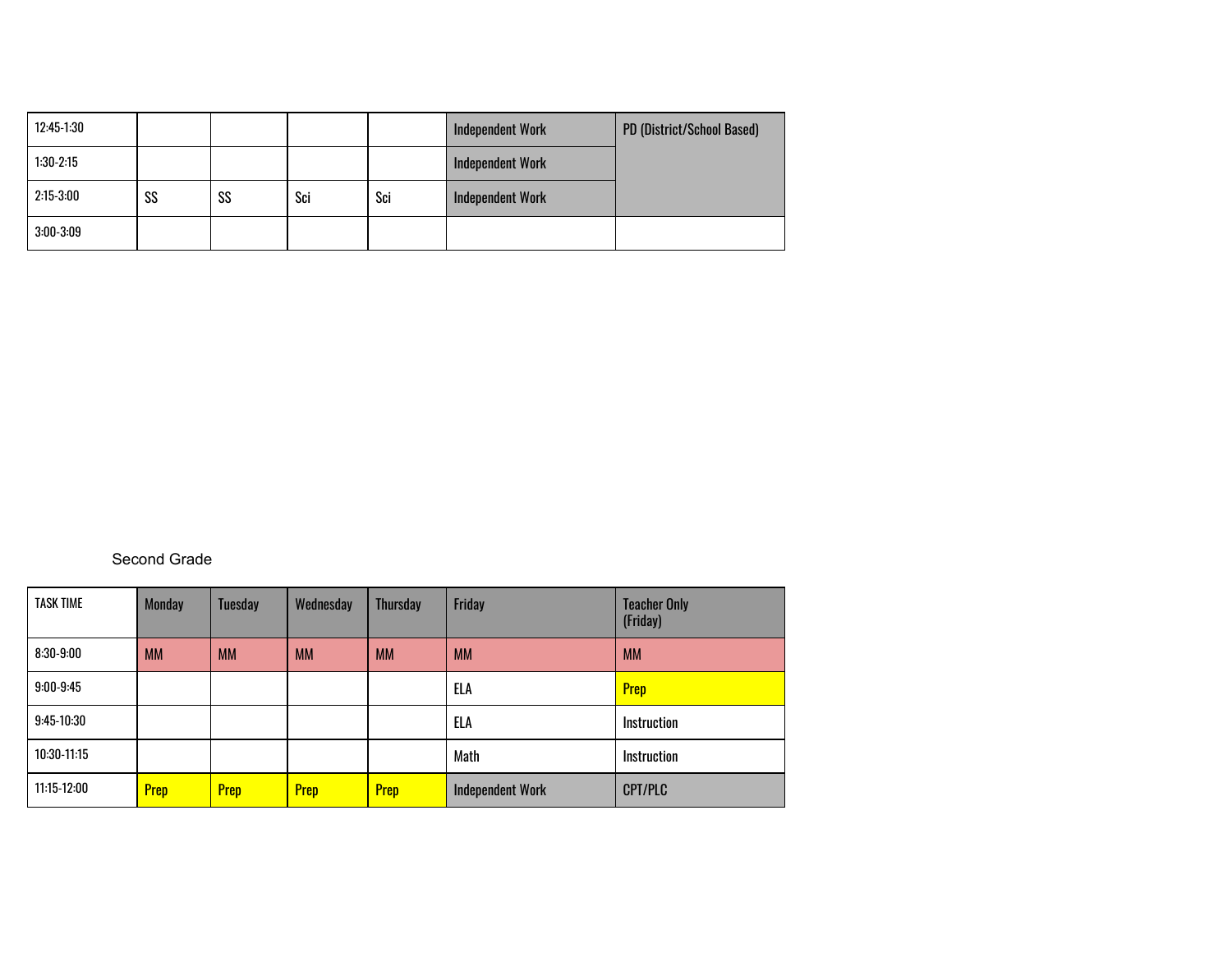| 12:00-12:45  | Lunch | Lunch: | <mark>Lunch</mark> | Lunch I | <b>Lunch</b>            | <b>Lunch</b>               |
|--------------|-------|--------|--------------------|---------|-------------------------|----------------------------|
| $12:45-1:30$ |       |        |                    |         | <b>Independent Work</b> | PD (District/School Based) |
| $1:30-2:15$  |       |        |                    |         | <b>Independent Work</b> |                            |
| $2:15-3:00$  | SS    | SS     | Sci                | Sci     | <b>Independent Work</b> |                            |
| $3:00-3:09$  |       |        |                    |         |                         |                            |

## Third Grade

| <b>TASK TIME</b> | <b>Monday</b> | <b>Tuesday</b> | Wednesday | <b>Thursday</b> | Friday    | <b>Teacher Only</b><br>(Friday) |
|------------------|---------------|----------------|-----------|-----------------|-----------|---------------------------------|
| $8:30-9:00$      | <b>MM</b>     | <b>MM</b>      | <b>MM</b> | <b>MM</b>       | <b>MM</b> | <b>MM</b>                       |
| $9:00-9:45$      |               |                |           |                 | ELA       | Instruction                     |
| $9:45-10:30$     |               |                |           |                 | ELA       | Instruction                     |
| $10:30-11:15$    |               |                |           |                 | Math      | Instruction                     |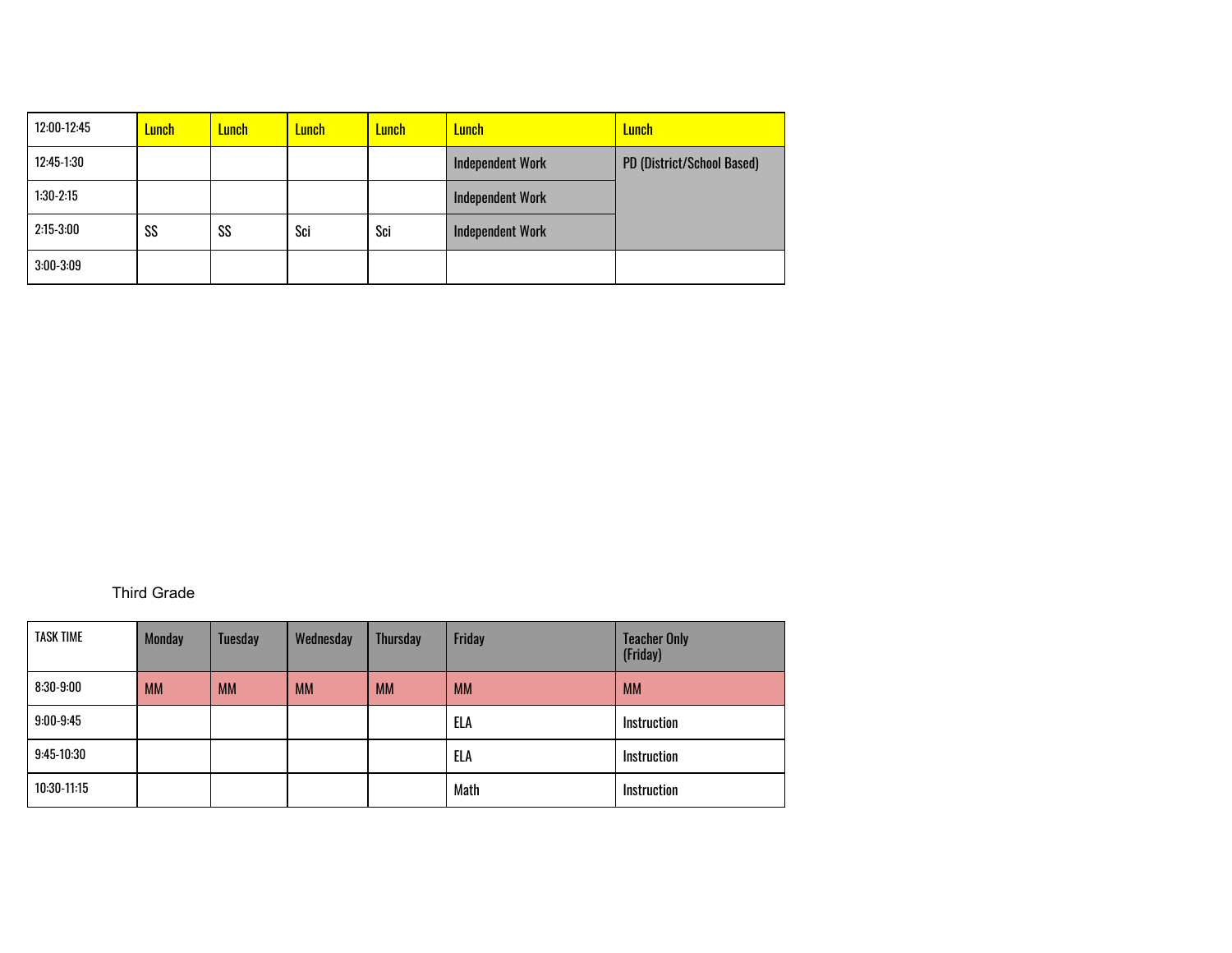| 11:15-12:00 |             |             |             |      | <b>Independent Work</b> | <b>CPT/PLC-School Based</b> |
|-------------|-------------|-------------|-------------|------|-------------------------|-----------------------------|
| 12:00-12:45 |             |             |             |      | <b>Independent Work</b> | <b>Lunch</b>                |
| 12:45-1:30  |             |             |             |      | <b>Independent Work</b> | PD (District/School Based)  |
| $1:30-2:15$ | <b>Prep</b> | <b>Prep</b> | <b>Prep</b> | Prep | <b>Independent Work</b> |                             |
| $2:15-3:00$ |             |             |             |      | <b>Independent Work</b> |                             |

11:15-12:15 CPT School Based 12:15-1:00 Lunch 1:00-3:00 PD

Fourth Grade

| <b>TASK TIME</b> | <b>Monday</b>  | <b>Tuesday</b> | Wednesday      | <b>Thursday</b> | Friday             | <b>Teacher Only</b><br>(Friday) |
|------------------|----------------|----------------|----------------|-----------------|--------------------|---------------------------------|
| $8:30-9:00$      | <b>MM</b>      | <b>MM</b>      | <b>MM</b>      | <b>MM</b>       | <b>MM</b>          | <b>MM</b>                       |
| $9:00 - 9:45$    | C1             | C <sub>1</sub> | C <sub>1</sub> | C <sub>1</sub>  | Class <sub>1</sub> | <b>Instruction</b>              |
| $9:45-10:30$     | C <sub>1</sub> | C1             | C <sub>1</sub> | C1              | Class 2            | <b>Instruction</b>              |
| $10:30-11:15$    | <b>Lunch</b>   | Lunch          | Lunch I        | Lunch           | Class 3            | <b>Instruction</b>              |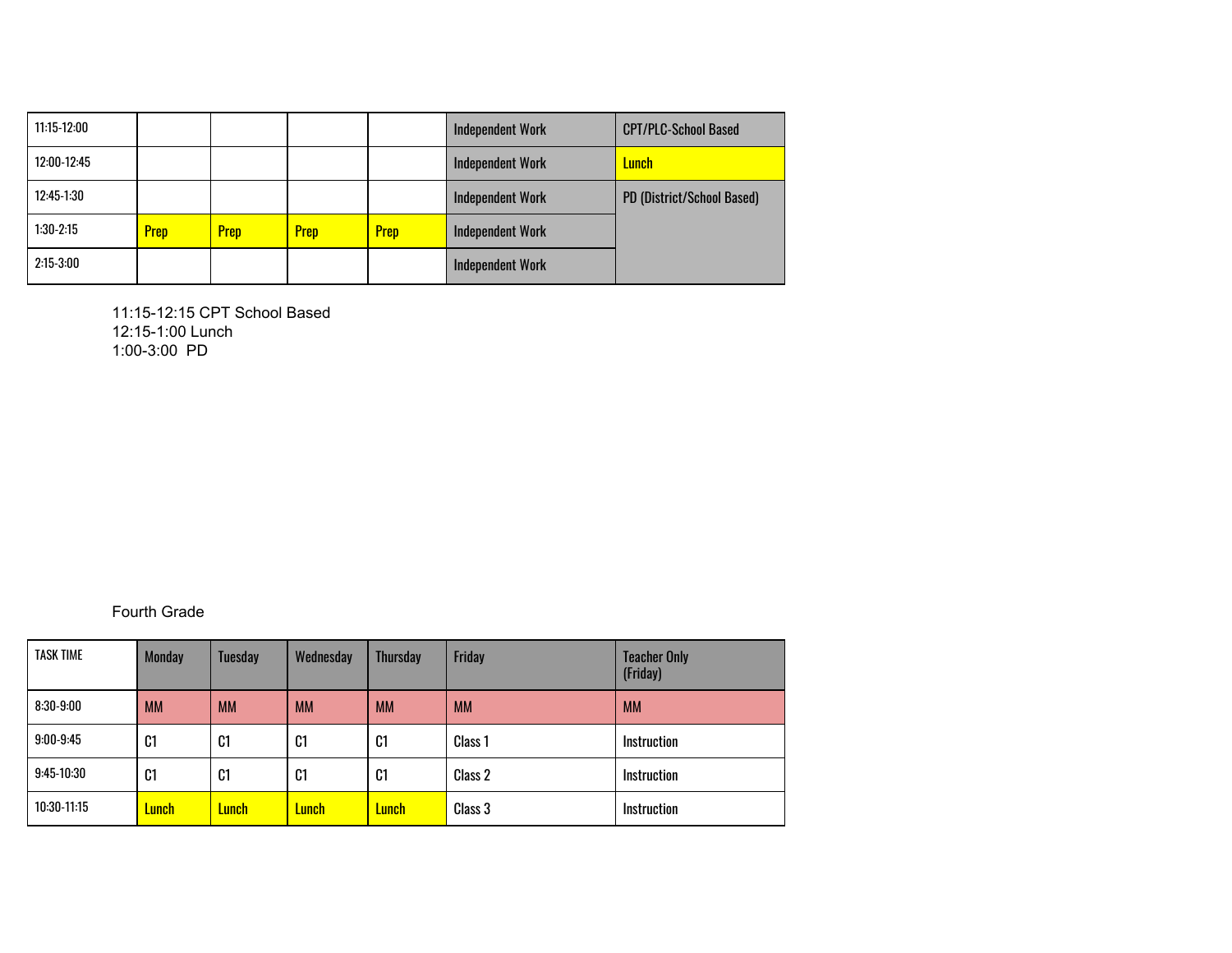| $11:15-12:00$ | C <sub>2</sub> | C <sub>2</sub> | C <sub>2</sub> | C <sub>2</sub> | <b>Independent Work</b> | <b>CPT/PLC</b>             |
|---------------|----------------|----------------|----------------|----------------|-------------------------|----------------------------|
| 12:00-12:45   | C2             | C <sub>2</sub> | C <sub>2</sub> | C <sub>2</sub> | <b>Independent Work</b> | <b>Lunch</b>               |
| $12:45-1:30$  | C3             | C3             | C3             | C3             | <b>Independent Work</b> | PD (District/School Based) |
| $1:30-2:15$   | C3             | C3             | C3             | C3             | <b>Independent Work</b> |                            |
| $2:15-3:00$   | <b>Prep</b>    | <b>Prep</b>    | <b>Prep</b>    | <b>Prep</b>    | <b>Independent Work</b> |                            |

#### Fifth Grade

| <b>TASK TIME</b> | <b>Monday</b>  | <b>Tuesday</b> | Wednesday      | <b>Thursday</b> | Friday    | <b>Teacher Only</b><br>(Friday) |
|------------------|----------------|----------------|----------------|-----------------|-----------|---------------------------------|
| $8:30-9:00$      | <b>MM</b>      | <b>MM</b>      | <b>MM</b>      | <b>MM</b>       | <b>MM</b> | <b>MM</b>                       |
| $9:00 - 9:45$    | Prep           | <b>Prep</b>    | <b>Prep</b>    | Prep            | Prep      | <b>Instruction</b>              |
| $9:45-10:30$     | C <sub>1</sub> | C1             | C <sub>1</sub> | C <sub>1</sub>  | Class 2   | <b>Instruction</b>              |
| $10:30-11:15$    | C <sub>1</sub> | C <sub>1</sub> | C <sub>1</sub> | C1              | Class 3   | <b>Instruction</b>              |